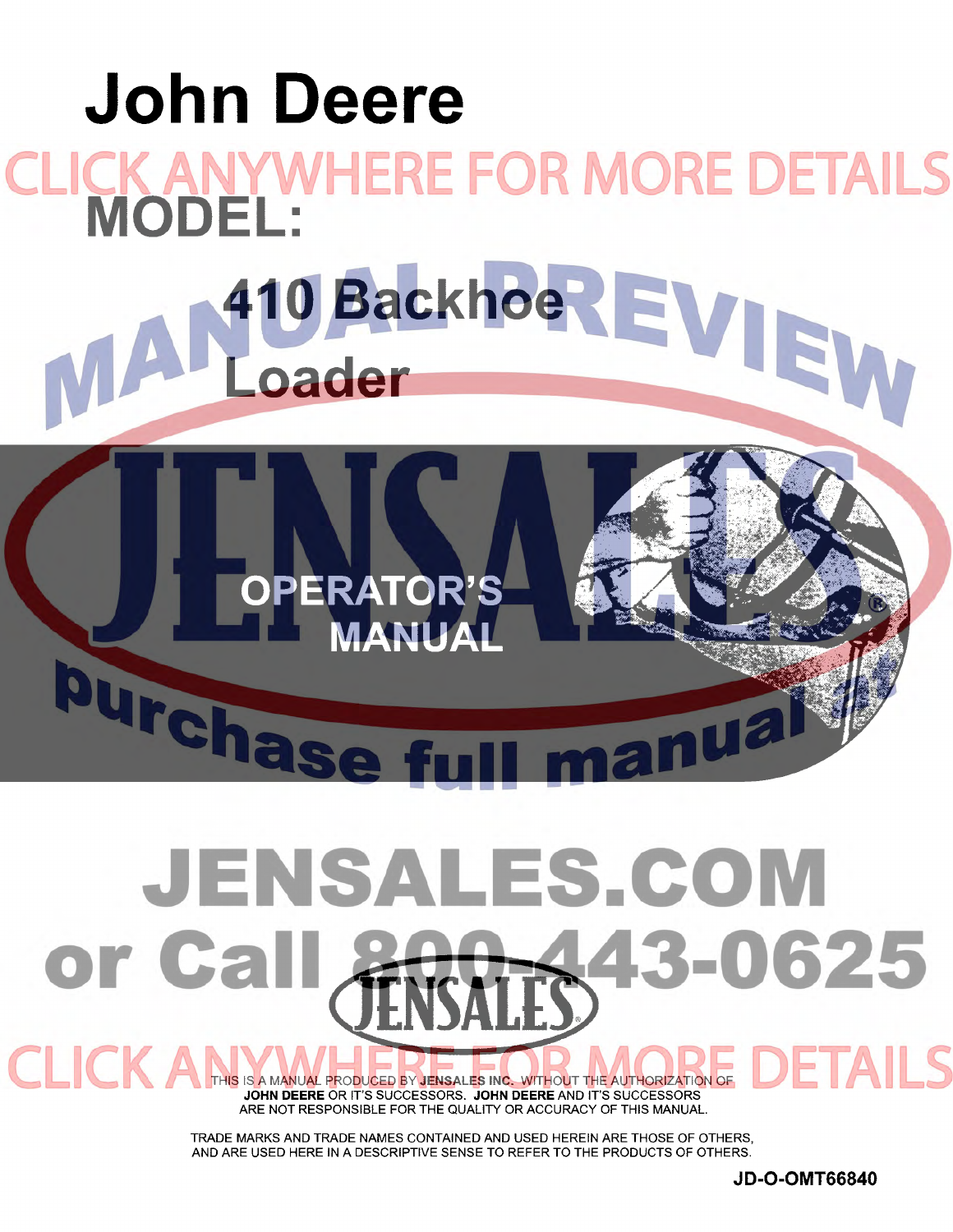**CK ANJOHN DEERE OR MORE DETAILS** JD410<br>**APER PREVIEW** [BACKHOE LOADER](http://www.jensales.com/products/john-deere-410-industrial-tractor-operators-manual.html)  **OPERATORS MANUAL**  JOHN DEERE JD410 BACKHOE LOADER OMT66840 19 English  $(\widehat{\mathbb{R}})$ manual at burchase fu JENSALES.COM or Call 800-443-0625

**JOHN DEERE DUBUQUE WORKS MORE DETAILS OMT66840 19** 

> LITHO IN THE U.S.A. ENGLISH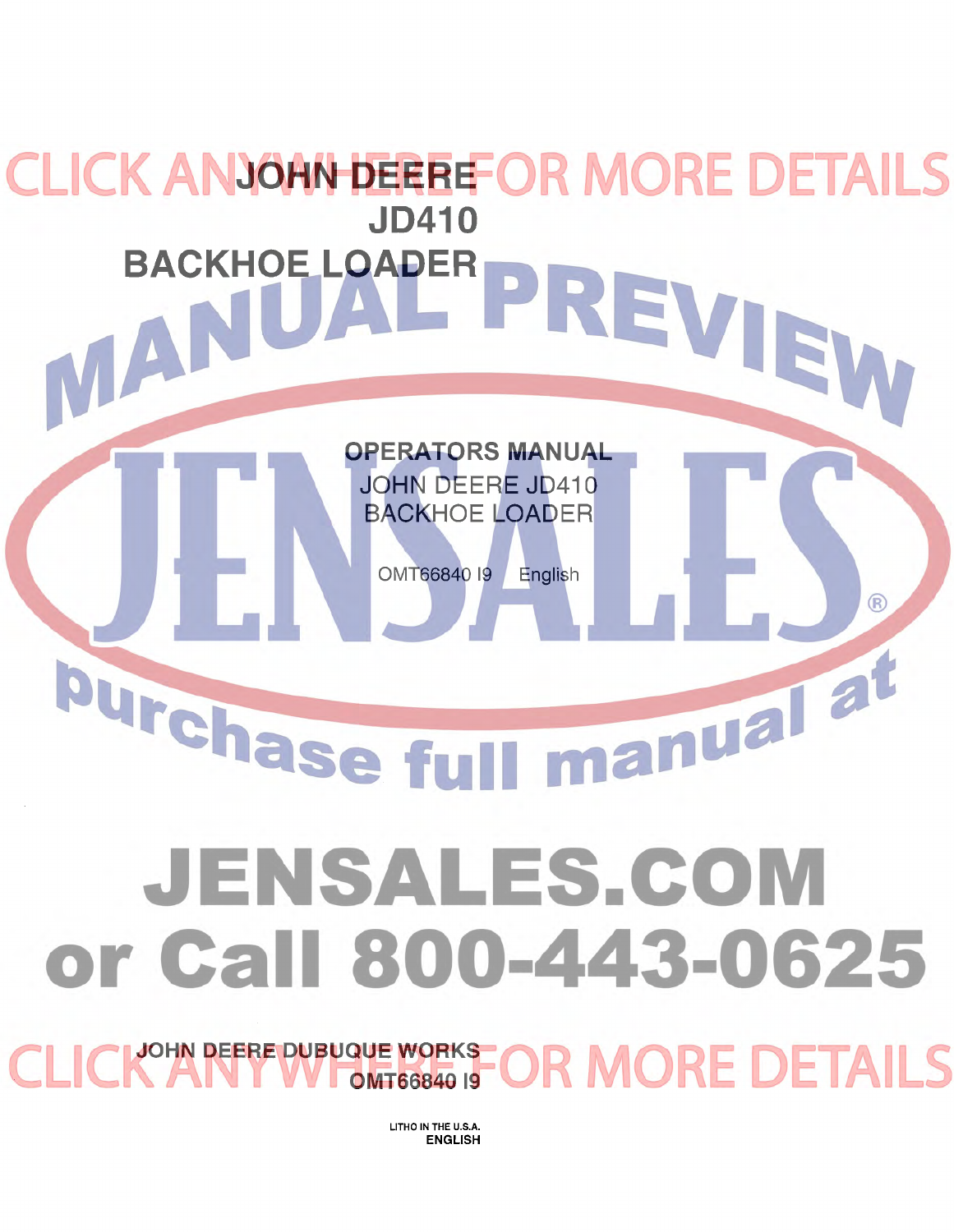## **RE FOR MORE** Contents

 $\mathbf{1}$ 

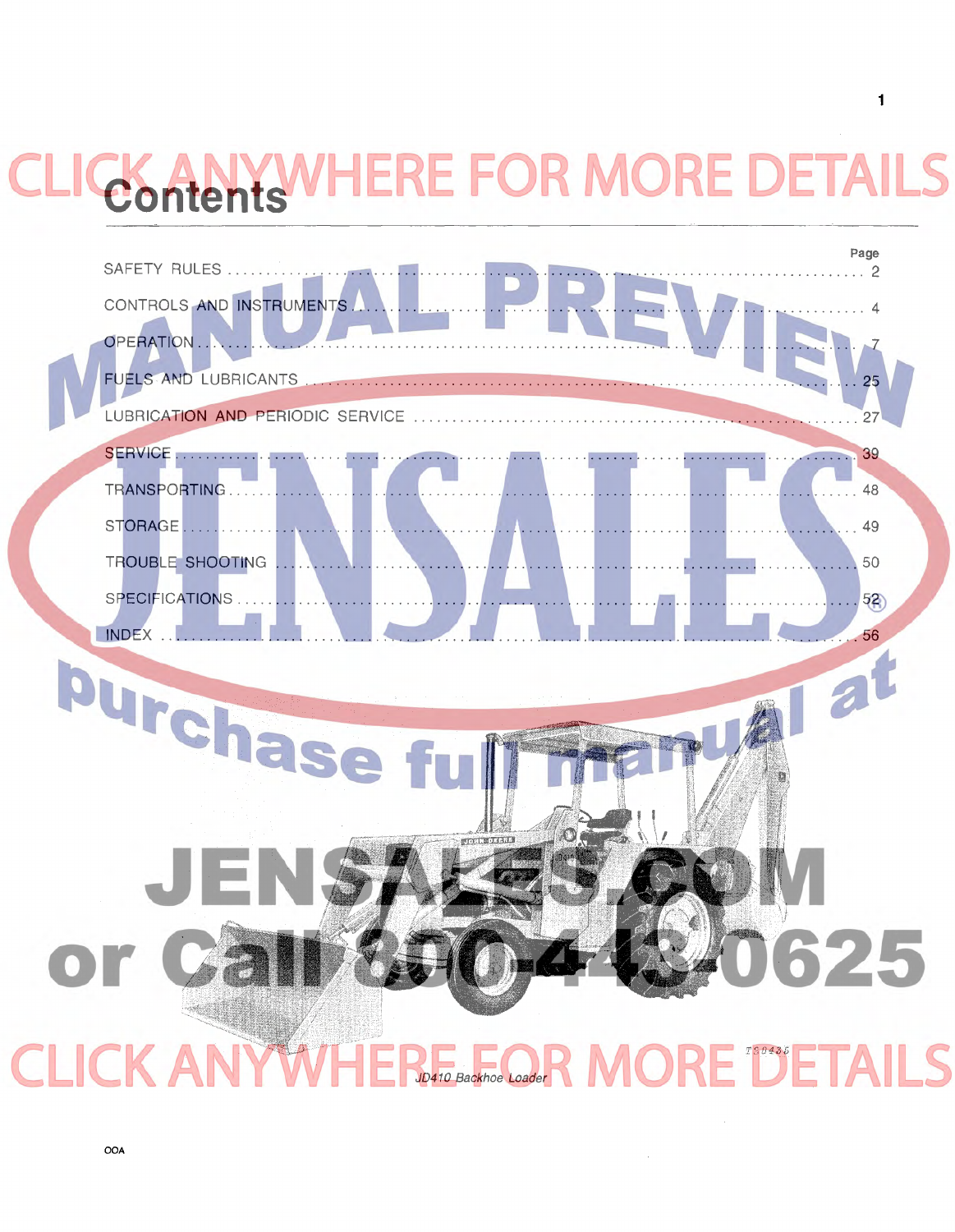

**CLICK ANYWHERE FOR MORE DET**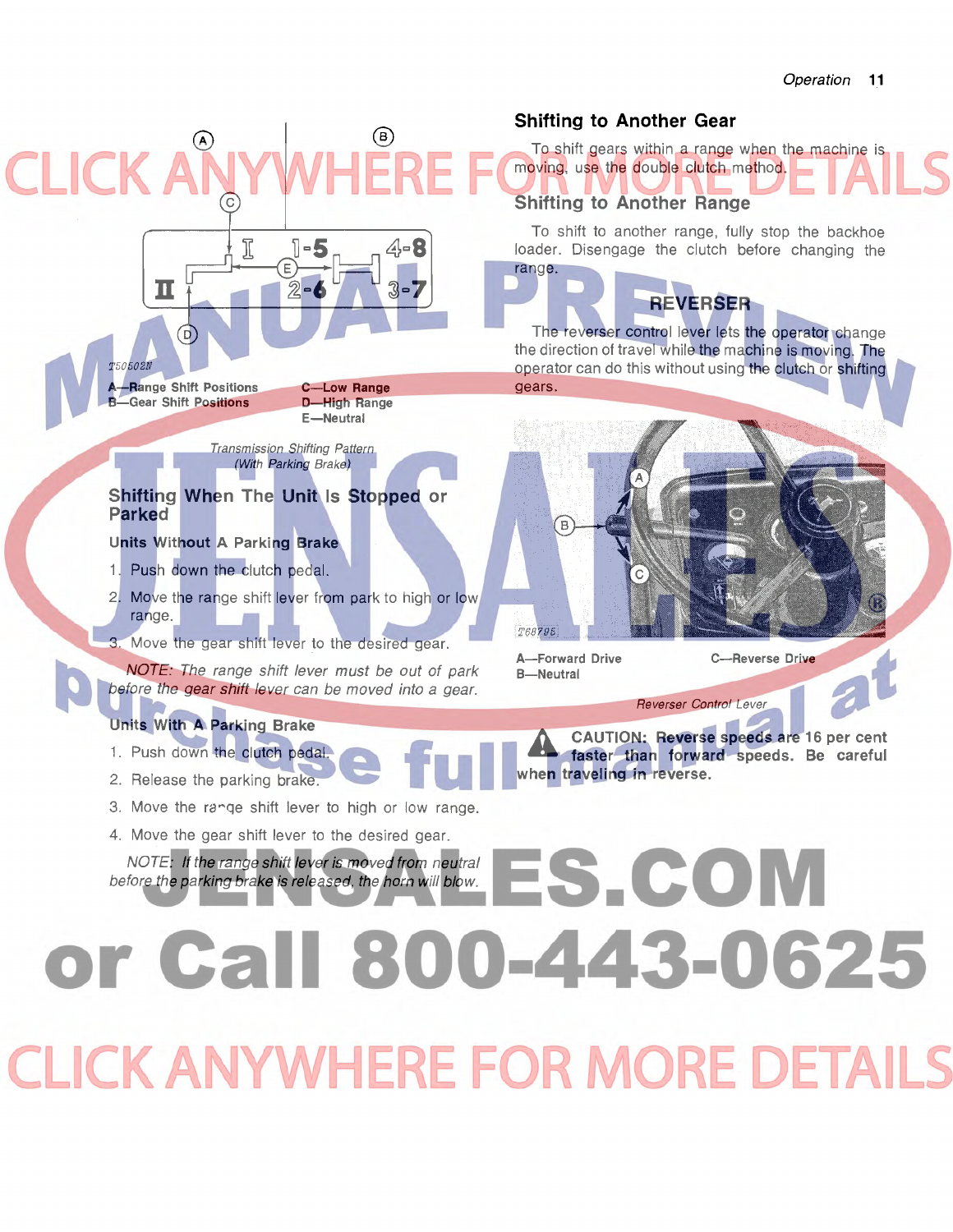#### **EXTENDABLE DIPPERSTICK**



Extendable Oipperstick Backhoe

The extendable dipperstick adds almost 5 ft. (1.5 m) to the digging depth and reach, and can be used along with other backhoe operations.

Control Pedal

To extend the dipperstick, push down the top of the pedal. To retract dipperstick, push down the rear of the

pedal.

#### **Digging**

Do not knock the bucket against the ground to clean the bucket when the dipperstick is extended.

Do not overload the backhoe by using too large a bucket in heavy soil conditions.

When the dipperstick is extended, do not swing the boom against the stop.

Avoid swinging and dumping spoil on the downhill side of the trench.

Do not extend the dipperstick to push dirt back into the ditch or use the side of the bucket to push dirt.

Before moving the tractor with the dipperstick, retract the extension all the way. When the dipperstick is fully extended, use care so the extension does not receive a sharp impact.

#### **Buckets**

Use buckets no larger than 36 inches (914 mm).

#### **Counterweights**

The tractor must have 11L-15 front tires filled with 140 Ibs. (63.5 kg) of calcium chloride. Counterweights must also be added to the front wheels.

Ballast may be added by fastening counterweights to the front axle. Two counterweights are available: a 271 lb. (123 kg) front axle counterweight and a 574 lb. (260 kg) backhoe counterweight.

### **Traveling and Storage**

When traveling or storing the machine overnight, close the extension all the way and lower the bucket to ground. When the engine is off, move the extension control pedal to release oil pressure in the extension cylinder.

-443-0625

**CLICK ANYWHERE FOR MORE DETAILS**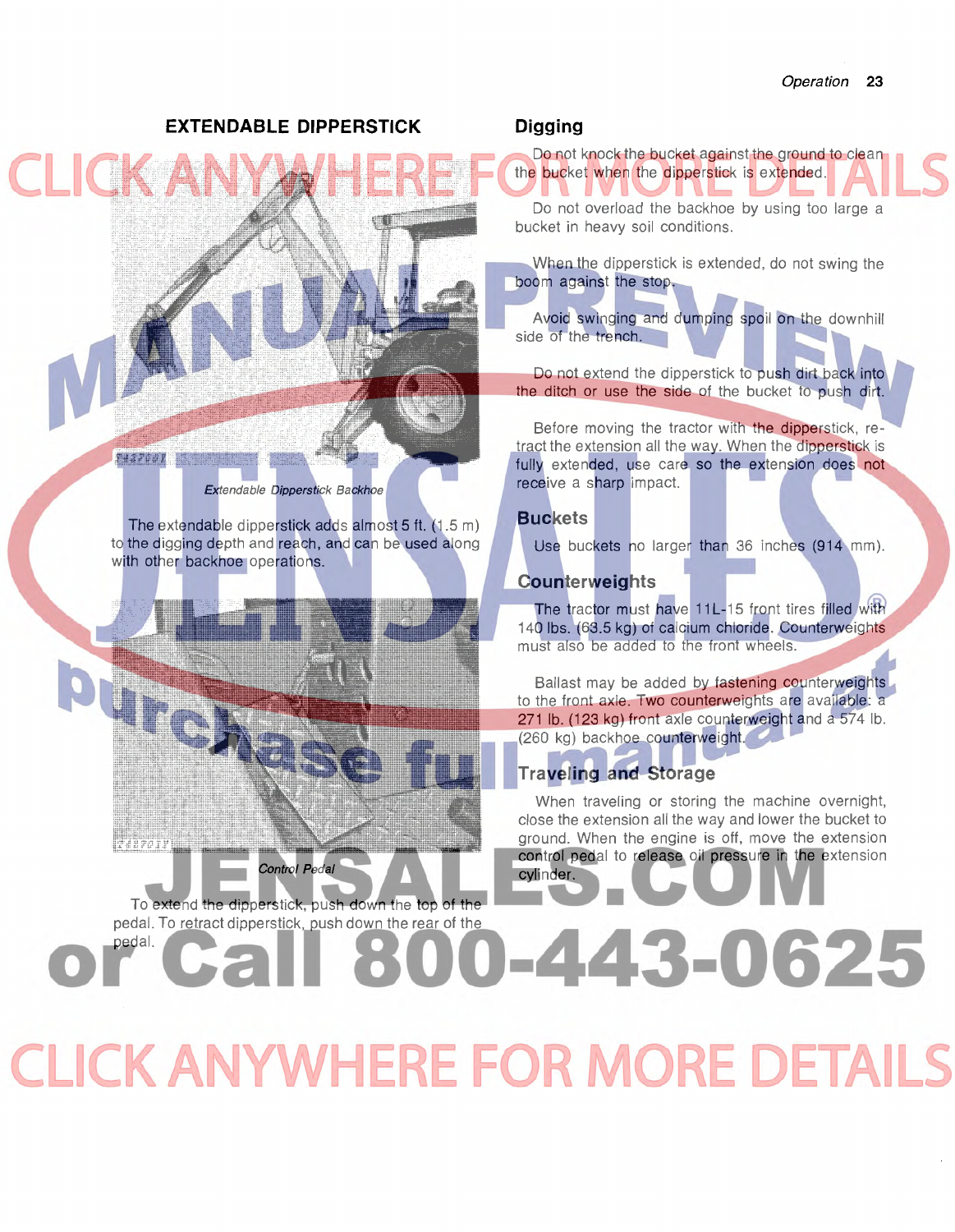| <b>Additional Standard Equipment:</b>                   | Stabilizer Width:                                                                                          |
|---------------------------------------------------------|------------------------------------------------------------------------------------------------------------|
| Horizontal muffler with vertical exhaust                | Transport position 7 ft. 3 in. $(2.21 \text{ m})$                                                          |
| Key switch with push-button safety start                | Operating position (overall). 10 ft. 2 in. (3.10 m)                                                        |
| Oil pressure indicator light                            | Operating position (ICED) 8 ft. 9 in. (2.67 m)                                                             |
| Alternator indicator light<br>Coolant temperature gauge | <b>Buckets:</b>                                                                                            |
| Fuel gauge                                              | Nominal Heaped<br><b>LOADER</b><br>Width<br>Capacity                                                       |
| Electric hour meter                                     | 1 cu. yd. $(0.76 \text{ m}^3)$ 89.4 in. $(2.27 \text{ m})$                                                 |
| Rigid-mount platform                                    | 1-1/4 cu. yd. $(0.96 \text{ m}^3)$ 89.4 in. $(2.27 \text{ m})$                                             |
| Differential lock                                       |                                                                                                            |
| Fenders                                                 | <b>BACKHOE</b><br><b>Struck Capacity</b><br>Width                                                          |
| Bucket level indicator                                  | Standard<br>2.5 cu. ft. (0.071 m <sup>3</sup> ) 12 in. (305 mm)                                            |
| Deluxe swing-around seat<br>Foot throttle               | 3.6 cu. ft. (0.102 m <sup>3</sup> ) 16 in. (406 mm)<br>4.4 cu. ft. (0.125 m <sup>3</sup> ) 18 in. (457 mm) |
| Electrically operated destroke                          | 6.0 cu. ft. $(0.170 \text{ m}^3)$ 24 in. $(610 \text{ mm})$                                                |
| valve for hydraulic pump                                | 7.6 cu. ft. $(0.215 \text{ m}^3)$ 30 in. (762 mm)                                                          |
| Antifreeze                                              | 7.2 cu. ft. (0.204 m <sup>3</sup> ) 36 in. (914 mm)                                                        |
| Rear reflector                                          | 4.4 cu. ft. (0.125 m <sup>3</sup> ) 18 in. (457 mm)<br>Heavy-duty                                          |
| Lights                                                  | 6.0 cu. ft. (0.170 m <sup>3</sup> ) 24 in. (610 mm)                                                        |
| Cigar lighter                                           | 7.6 cu. ft. (0.215 m <sup>3</sup> ) 30 in. (762 mm)                                                        |
| Transistorized voltage regulator                        | 4.2 cu. ft. (0.119 m <sup>3</sup> ) 24 in. (610 mm)<br>Ejector                                             |
| ROPS and seat belt with canopy                          |                                                                                                            |
| Cold weather starting aid                               | <b>SAE Operating Weight14,210 lb. (6 446 kg)</b>                                                           |
| <b>Tachometer</b>                                       |                                                                                                            |
| Air cleaner restriction indicator                       |                                                                                                            |
| Horn                                                    |                                                                                                            |
|                                                         | $\circledR$                                                                                                |
| <b>Special Equipment:</b><br>Front axle counterweight   |                                                                                                            |
| Cab with heater, pressurizer, front and rear windshield |                                                                                                            |
| wiper (includes ROPS)                                   |                                                                                                            |
| Ripper tooth for backhoe                                |                                                                                                            |
| Bolt-on stabilizer street pads                          | manual al                                                                                                  |
| Locking instrument panel cover                          |                                                                                                            |
| Parking brake                                           |                                                                                                            |
| Extendable dipperstick                                  |                                                                                                            |
| Backup alarm                                            |                                                                                                            |
| Reversible stabilizer pads                              |                                                                                                            |
|                                                         |                                                                                                            |
|                                                         |                                                                                                            |
| JENSALES.COM                                            |                                                                                                            |
|                                                         |                                                                                                            |
|                                                         |                                                                                                            |
|                                                         |                                                                                                            |
|                                                         | or Call 800-443-0625                                                                                       |
|                                                         |                                                                                                            |
|                                                         |                                                                                                            |
|                                                         |                                                                                                            |
|                                                         |                                                                                                            |
|                                                         |                                                                                                            |
|                                                         | <b>CLICK ANYWHERE FOR MORE DETAILS</b>                                                                     |
|                                                         |                                                                                                            |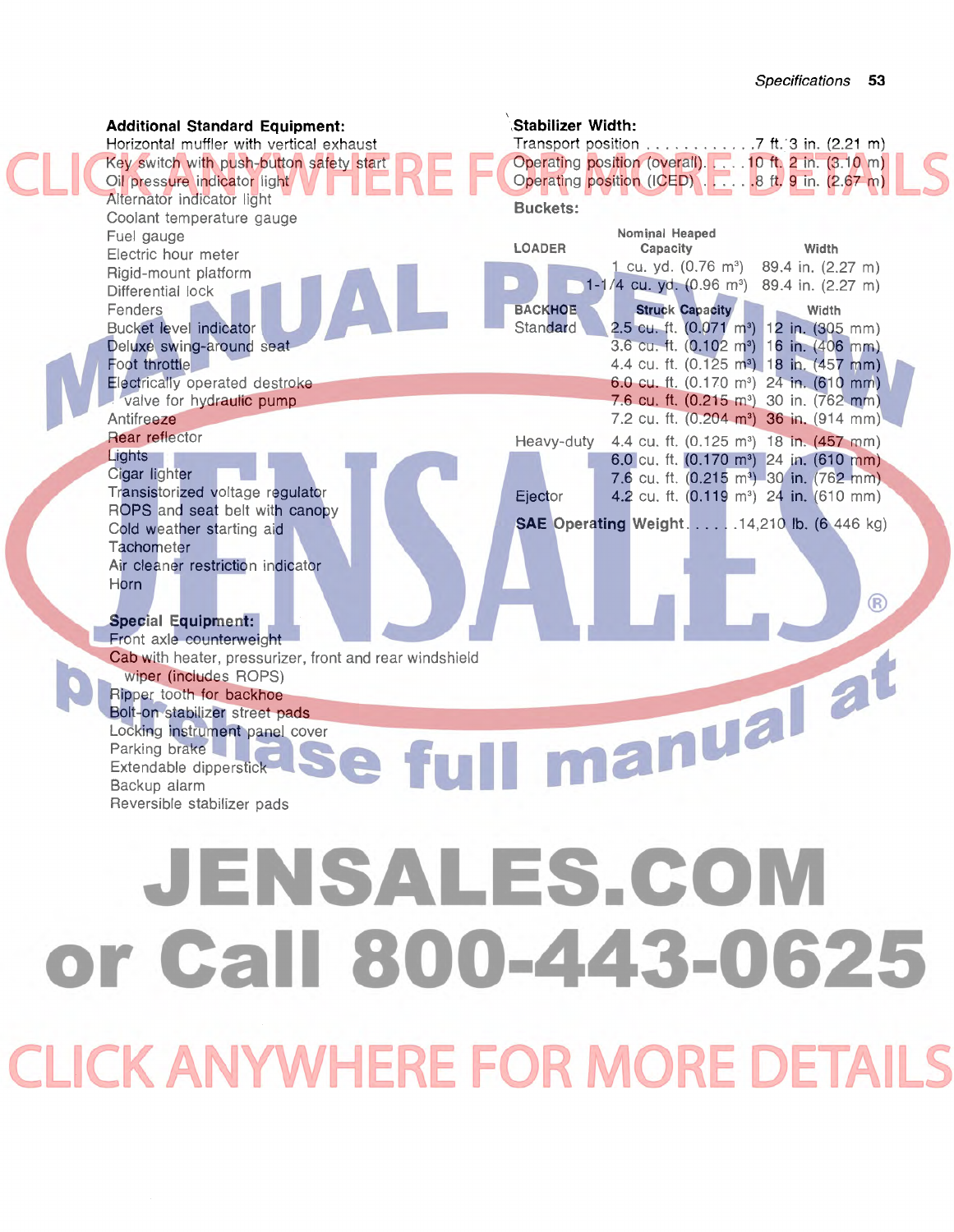## **HERE FOR MORE DETA Index**

|                                               | Page      |
|-----------------------------------------------|-----------|
| А                                             |           |
|                                               |           |
|                                               |           |
|                                               |           |
|                                               |           |
| Alternator indicator light 4,5                |           |
|                                               |           |
|                                               |           |
| R                                             |           |
|                                               |           |
|                                               |           |
|                                               |           |
|                                               |           |
|                                               |           |
| Boom and bucket lubrication 33                |           |
|                                               |           |
|                                               |           |
|                                               |           |
| Buckets, backhoe 22,23,53                     |           |
|                                               |           |
|                                               |           |
| $C-D$                                         |           |
|                                               |           |
|                                               |           |
|                                               |           |
|                                               |           |
|                                               |           |
| Cold weather starting aids 8                  |           |
|                                               |           |
| Cooling system service  38,42                 |           |
|                                               |           |
|                                               |           |
|                                               |           |
|                                               |           |
|                                               |           |
| Draining fuel sediment bowl.                  | .40       |
| Ħ                                             |           |
| Electrical system service                     | $43 - 46$ |
| Engine break-in                               | 9         |
| Engine coolant heater                         | 8         |
| Engine coolant temperature gauge 1.1. The re- | . 4.5     |
| Engine disconnect clutch VAV.                 | 8         |
| ч.                                            | g         |
| Engine oil pressure indicator light.          | . .4.5    |
|                                               |           |
|                                               |           |

|                                              | Page                              |
|----------------------------------------------|-----------------------------------|
|                                              |                                   |
|                                              |                                   |
| Extendable dipperstick 26,27                 |                                   |
|                                              |                                   |
| F                                            |                                   |
|                                              |                                   |
|                                              |                                   |
| Front wheel bearings37                       |                                   |
| Front wheel lubrication33                    |                                   |
|                                              |                                   |
|                                              |                                   |
|                                              |                                   |
|                                              |                                   |
|                                              |                                   |
| Fuel system service 40,41                    |                                   |
|                                              |                                   |
|                                              | $\left( \mathsf{R}\right)$        |
| G.                                           |                                   |
| Greases<br>and the company of the company of | $\ldots$ 26                       |
|                                              |                                   |
|                                              |                                   |
|                                              |                                   |
| н                                            | $\mathcal{L}$ . $\qquad \qquad$ 9 |
|                                              |                                   |
| Highway driving14                            |                                   |
|                                              |                                   |
|                                              |                                   |
|                                              |                                   |
|                                              |                                   |
|                                              |                                   |
| FK.                                          |                                   |
|                                              |                                   |
|                                              |                                   |
|                                              | .13                               |
|                                              |                                   |
| Key switch                                   | 4.7                               |
|                                              |                                   |
|                                              |                                   |
|                                              | .14                               |
| Light adjustment<br>Light switch             | .14                               |
| Lights N. WILL IN E. L. J.E. 14,46           |                                   |
| Loader and backhoe lubrication 33            |                                   |
| Loader bucket level indicator 17             |                                   |
| Loader control levers 16,17                  |                                   |

Loader cylinders ................................46